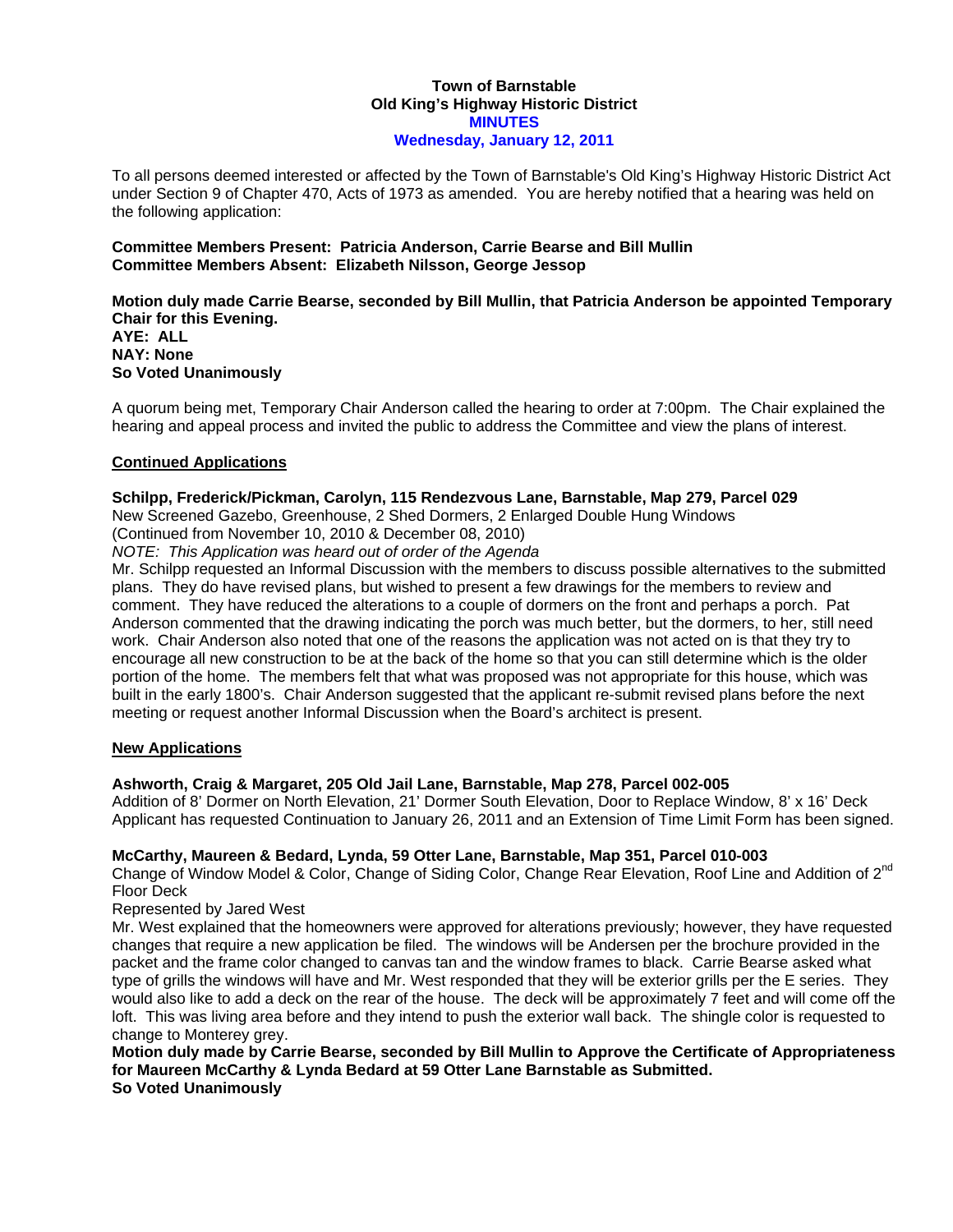### **Hoffstein, Richard & Beverly, 44 Holway Drive, W. Barnstable, Map 136, Parcel 032**

New Addition to Rear & Left of House, Re-Build Deck

Represented by Steve Cook

Mr. Cook stated that the homeowners would like to propose a new addition to the left side of the home and expand it on the rear and to re-build an existing deck. This will bump out the main body of the house approximately 8 feet. All construction will match what is there for trim and siding.

Pat Anderson noted that the specification sheet indicates azek to match existing and a review of the records show no approval by this board for azek. Steve Cook noted that this is a high wind, high weather area and that azek would be a preferable material. Mr. Cook also noted that he is not stating on the specification sheet that there is azek existing on the main portion of the house. When he indicates on the specification sheet "to match existing" he meant the dimensions not the material. He agreed that they could change the material from azek to bodyguard.

Carrie Bearse asked if the casing on the deck will be changed to something other than azek as well and Mr. Cook agreed that bodyguard can replace the casing on the deck and that the posts will be white. Carrie Bearse then asked what type of grills are on the front of the house and Mr. Cook indicated that they are snap in grills, but that the ones for the new addition will have grills between the glass. The windows on the back of the house will have no grills to match the existing.

**Motion duly made by Carrie Bearse, seconded by Bill Mullin to Approve the Certificate of Appropriateness for Richard & Beverly Hoffstein at 44 Holway Drive, W. Barnstable with Modifications to reflect bodyguard will be used in place of azek and the windows on the west elevation will have grills between the glass to match the front of the house.** 

### **So Voted Unanimously**

### **Bunnell, Mathew & Jennifer, 897 Main Street, W. Barnstable, Map 156, Parcel 007**

Construct 48' x 36' Barn

Represented by Mark Clancy, Pine Harbor Wood Products

Mr. Clancy submitted plans with dimensions as he received a telephone call from staff requesting that he do so. That is the only change to the plans. Trim will be pine with white stain and white cedar shingles. Pat Anderson commented that the barn is 48' long in the back and noted that there is no break. Typically, if something is that long they like to see a break. Mr. Clancy noted that the location is far back on the property and backs up to old oil tanks. Pat Anderson asked how they would access it and Mr. Clancy indicated that there is a rutted drive existing and no new driveway is proposed.

#### **Motion duly made by Bill Mullin, seconded by Carrie Bearse to Approve the Certificate of Appropriateness for Mathew & Jennifer Bunnell at 897 Main Street, W. Barnstable as Submitted. So Voted Unanimously**

### **Berube, Edward, 94 Mill Way, Barnstable, Map 300, Parcel 039**

Construct 24' x 36' Barn & Stone Retaining Wall

Represented by Mark Clancy, Pine Harbor Wood Products

A Letter was received from abutter David Weber and was read into the record (Exhibit 1)

Pat Anderson noted that this Committee has no jurisdiction on the use of the structure as mentioned in Mr.

Weber's letter. They also have no jurisdiction on Conservation. They reviewed the aesthetics of the project for appropriateness.

Mr. Clancy noted that he has revised plans that staff suggested he submit with dimensions. He also notes that they did change the slider doors from two proposed to one as outlined on the south elevation. The door on the front is an 8x8 sliding door that opens to reveal a large space. The color of the door is proposed to be roycroft bottle green.

Bill Mullin asked if the new barn would go over the foundation of the previous barn which is depicted in the photos that were submitted with the application. Mr. Clancy stated that they actually moved it over to save the trees between the two properties. Pat Anderson asked if all the trees would remain and Mr. Clancy noted that one tree in the rear will have to be taken down as the roots are exposed in the old foundation hole.

Pat Anderson inquired where access is and what material. Mr. Clancy indicated that currently there is a gravel driveway and a catch basin which is accessed from Lowell Drive. Ms. Anderson also noted that azek is proposed for the trim material and Mr. Clancy agreed that this could be changed to pine trim.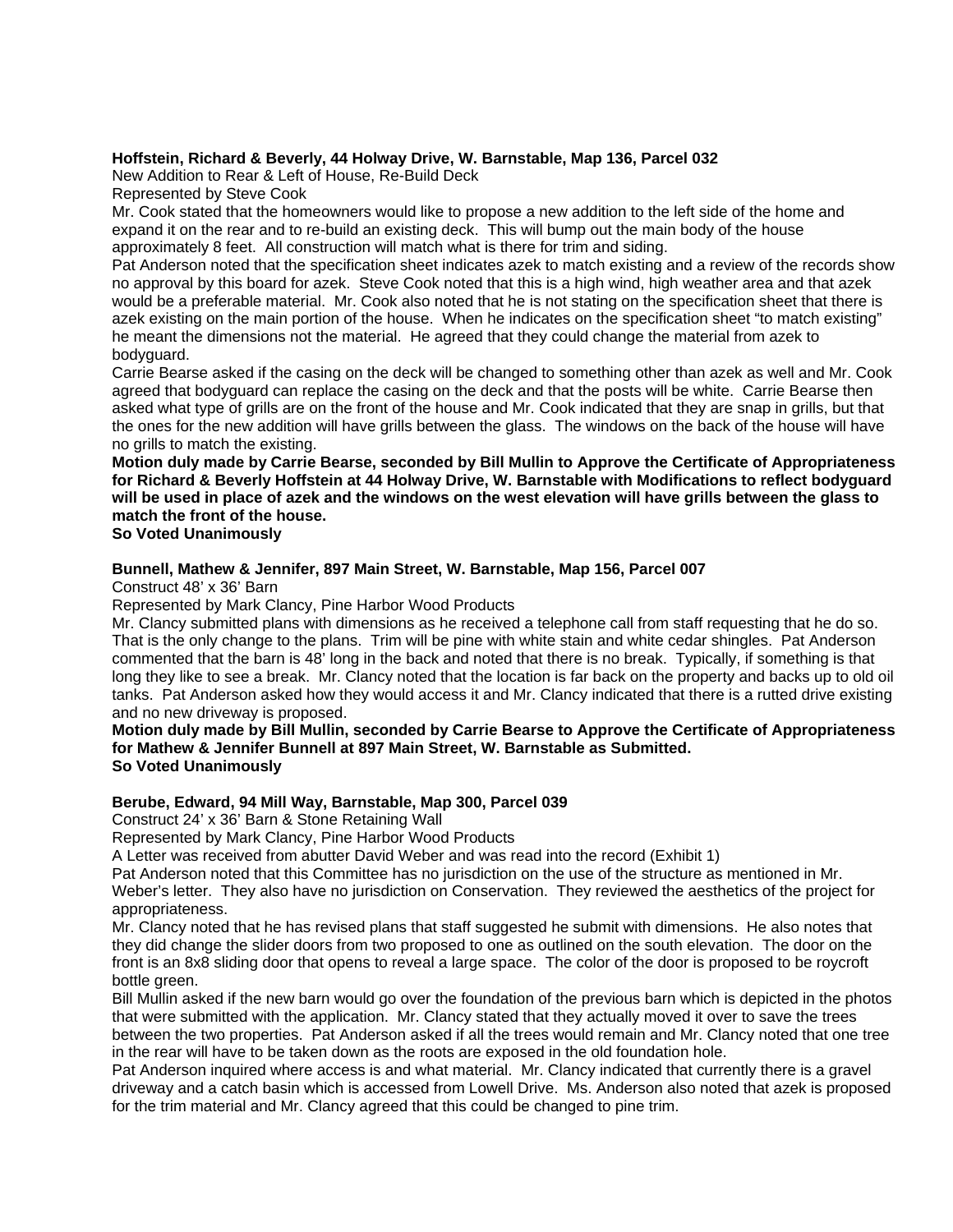**Motion duly made by Carrie Bearse, seconded by Bill Mullin to Approve the Certificate of Appropriateness for Edward Berube at 94 Mill Way, Barnstable as Modified with revised plans received 1/12/2011 indicating one basement door on the south elevation and that trim will be pine. So Voted Unanimously** 

### **Lento, William, 229 Percival Drive, W. Barnstable, Map 110, Parcel 001-004**

New Front Entryway

Represented by William Lento

Mr. Lento explained that he feels the front of his house is very plain and flat. He is trying to dress up the front of the house. Pat Anderson pointed out that the house has a great hip roof, very colonial and believes this design with the two columns on each side is a bit much for this home. Bill Mullin agrees and suggests a single column on each side of the entryway. Mr. Lento commented that he appreciates the member's comments and agrees with the changes.

**Motion duly made by Bill Mullin, seconded by Carrie Bearse to Approve the Certificate of Appropriateness for William Lento at 229 Percival Drive, W. Barnstable as Modified to reflect the decrease from four columns to two columns, one on each side of the capital centered. So Voted Unanimously** 

## **Mass Dept of Transportation (MassDOT) Highway Division**

Removal of 44 Trees along Route 6A Barnstable Village and West Barnstable (See Attached Outline of Locations)

*NOTE: This Application was heard out of order of the Agenda* 

- See Certificate of Exemption Received for Removal of Tree on Private Property Petiet, Mary Blair, 2198 Main Street, W. Barnstable, Map 237, Parcel 010
- Represented by Matt Broderick, Mass Dept of Transportation

Also present Ann Canedy and Hank Farnham, Town Councilors and Charlie Genatossio, Barnstable Tree Warden Chair Anderson read into the record letters received from Jean Ahonen, John Meagher and Carl Johnson, all of West Barnstable. (Exhibits #2, 3 & 4) Mr. Johnson questioned the removal of several trees and Chair Anderson asked the Town Tree Warden, Charlie Genatossio to comment. Mr. Genatossio stated that they have done a site visit for each tree proposed to be taken down. The three trees in front of the Art Gallery that Mr. Johnson notes in his letter were reviewed again and they determined that they are decayed branches over the road and if you cut the branches there is an unbalanced tree. Ann Canedy stated that they did try very hard to save these trees, but they were unsalvageable. Two other trees identified in Mr. Johnson's letter, across from 2225 Main and 2286 Main were able to be saved.

Ann Canedy also wished to comment that after the independent survey from the Rte 6A committee, they went out and reviewed each tree and they are in agreement with the State on most of the trees with the exception of approximately 10. The State agreed to mark all the trees and another review was done on the ones in questions. The Independent Rte 6A Committee submitted another summary and there are some that they are in agreement with the State and the State agreed that some could be saved.

Chair Anderson wished to note that The Rte 6A Committee has done a tremendous amount of work in addition to getting the word out to the public. She thanks the members and Mr. Broderick for their effort and cooperation. She wished to know if when they remove the tree, will they grind the stump as well. Ann Canedy answered that this contract before us is just to cut the tree. According to the Projects Department, they will come back to grind and loam at a latter date.

Chair Anderson also commented that there needs to be replacement trees for the ones that have been removed. She understands this is not Mr. Broderick's department; however, this Committee will be hesitant to approve additional tree removals if this does not occur.

A detailed discussion followed regarding the trees that the Route 6A Committee wished to save. Mr. Broderick submitted Right of Entry Forms from homeowners on which trees will be removed from their properties. **Motion duly made by Carrie Bearse, seconded by Bill Mullin to Approve the Application for Removal of Trees as Submitted with the EXCEPTION of the following, per documentation from the Independent Route**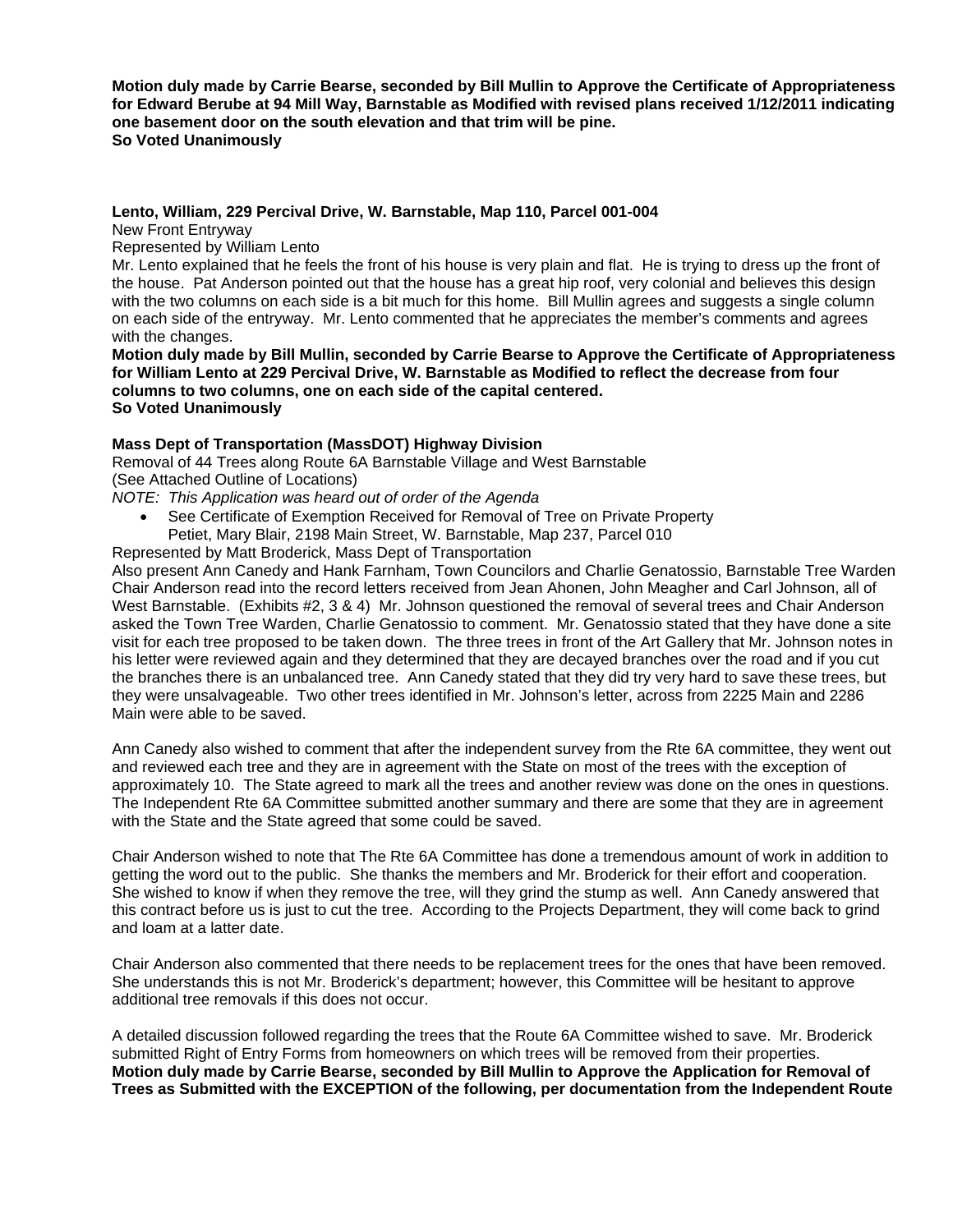**6A Committee: Tree #2 will be re-evaluated once Tree #1 is removed, Trees #2, 19, 24, 25, 26, 28, 33 & 39 will all be saved and all others that are removed will have stumps ground at a later date. So Voted Unanimously** 

### **Informal Discussion**

### **Town of Barnstable, DPW**

Oak Street Rehabilitation Project Represented by Roger Parson, DPW

Mr. Parson explained that they enlisted the services of Coler & Colantonio Engineers from Norwood and John Morgan was present as well. Mr. Parson noted that a survey was done and they would like to rehabilitate the road surface and update the water drainage systems, some of which goes onto private property. They will basically be staying within the existing footprint, however, they want to be consistent, however the current footprint is not due to erosion and patching. They would like to proceed this spring and do not anticipate any issue with other departments such as Conservation. They will not be removing any stone walls or trees.

John Morgan of Coler & Colantonio Engineers added that Oak Street is currently in poor conditions and edge failure as well. Current width varies between 24-26 feet, most of which is 26 feet and they will look to reconstruct at a consistent 26 feet. The process will be to grind up existing pavement and create a mix that they will use as a new base and pave over. Pat Anderson asked if there would be 1 or 2 lifts. Mr. Parson explained that 1 lift is proposed, but it depends on what is discovered once work begins.

### **West Barnstable Historical Society**

**Mr. Wolfgang Fattler**  Plaques for Historic Homes Mr. Fattler requested a postponement to a later date

### **Certificate of Exemptions**

**Petiet, Mary Blair, 2198 Main Street, W. Barnstable, Map 237, Parcel 010**  Removal of Rotted Tree **Motion duly made by Carrie Bearse, seconded by Bill Mullin to Approve the Certificate of Exemption for the removal of an additional tree in conjunction with the Approval of the Mass Highway Application for Mary Blair Petiet at 2198 Main Street, W. Barnstable. So voted Unanimously** 

### **Extension Requests**

**Town of Barnstable, MEA, Barnstable Harbor Camera Project**  One Year Extension Requested (Application Approved 1/27/2010) **Motion duly made by Carrie Bearse, seconded by Bill Mullin to Approve the One Year Extension for Town of Barnstable, MEA at Barnstable Harbor for the Camera Project to 01/27/2012 So Voted Unanimously** 

### **Other Business**

**Recommendation to Town Council to Appoint Alternate Member** 

Ellen Merritt's resume was reviewed and the members believe she would be an asset to the Board as an Alternate Member.

**Motion duly made by Carrie Bearse, seconded by Bill Mullin to send a Letter to Town Council recommending Ellen Merritt as an Alternate Member to the Old King's Highway Committee. So Voted Unanimously**